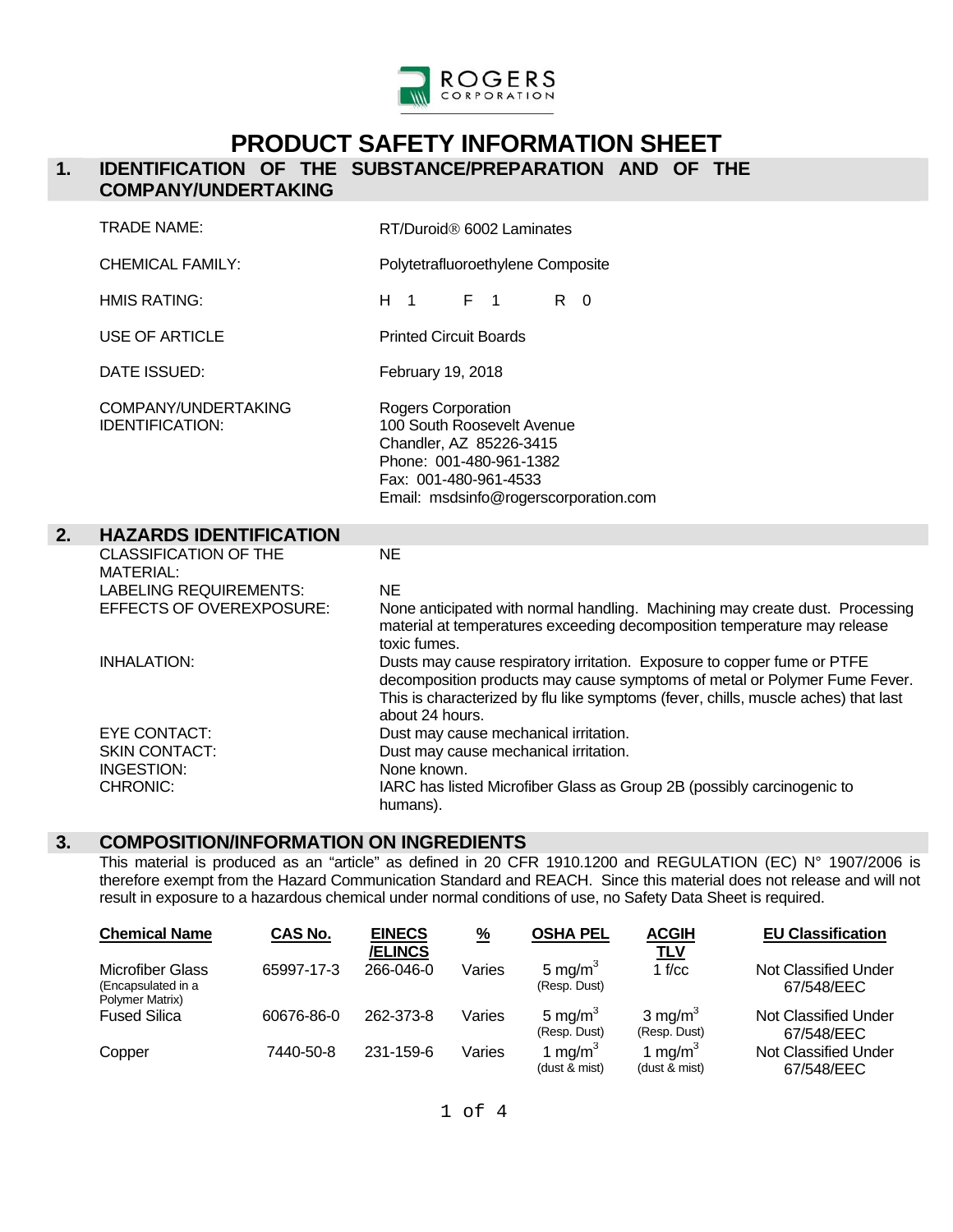|    | Aluminum                                                      | 7429-90-5                                                                     | 231-072-3               | Varies                      | 5 mg/ $m3$<br>(Resp. Dust)                 | 1 mg/m $3$<br>(Resp. Dust)                                                                                               | Not Classified Under<br>67/548/EEC<br>(only AI powder is Classified)                                                                                                                                                                     |
|----|---------------------------------------------------------------|-------------------------------------------------------------------------------|-------------------------|-----------------------------|--------------------------------------------|--------------------------------------------------------------------------------------------------------------------------|------------------------------------------------------------------------------------------------------------------------------------------------------------------------------------------------------------------------------------------|
| 4. | <b>FIRST-AID MEASURES</b>                                     |                                                                               |                         |                             |                                            |                                                                                                                          |                                                                                                                                                                                                                                          |
|    | <b>INHALATION:</b>                                            |                                                                               |                         |                             |                                            |                                                                                                                          | (Dust & Fume) Remove to fresh air. Obtain medical attention if symptoms                                                                                                                                                                  |
|    | <b>EYE CONTACT:</b>                                           |                                                                               | persist.                |                             |                                            |                                                                                                                          | (Dust) Flush immediately with large amounts of water for 15 to 20 minutes. Do                                                                                                                                                            |
|    | <b>SKIN CONTACT:</b>                                          |                                                                               |                         |                             |                                            | not rub eyes. Obtain medical attention if symptoms persist.                                                              | (Dust) Remove contaminated clothing and flush area with water for 15 to 20                                                                                                                                                               |
|    | <b>INGESTION:</b>                                             |                                                                               |                         |                             |                                            | minutes. Obtain medical attention if symptoms persist.<br>(Dust) Not a likely route of entry - obtain medical attention. |                                                                                                                                                                                                                                          |
| 5. | <b>FIRE-FIGHTING MEASURES</b>                                 |                                                                               |                         |                             |                                            |                                                                                                                          |                                                                                                                                                                                                                                          |
|    | <b>FLASH POINT:</b>                                           |                                                                               | NE °C (°F)              |                             | Flammable Limits: NE                       |                                                                                                                          |                                                                                                                                                                                                                                          |
|    | <b>AUTOIGNITION TEMPERATURE:</b>                              |                                                                               | NE °C (°F)              |                             |                                            |                                                                                                                          |                                                                                                                                                                                                                                          |
|    | <b>EXTINGUISHING MEDIA:</b>                                   |                                                                               | $\frac{x}{x}$           | Water Spray<br>Dry Chemical | $\frac{x}{x}$                              | Foam X<br>Other $-$                                                                                                      | CO <sub>2</sub>                                                                                                                                                                                                                          |
|    | <b>SPECIAL FIRE FIGHTING</b><br>PROCEDURES:                   |                                                                               |                         |                             |                                            |                                                                                                                          | Decomposition in a fire may produce toxic fumes. Firefighters should be<br>equipped with self-contained breathing apparatus and turnout gear.                                                                                            |
|    | UNUSUAL FIRE AND EXPLOSION<br><b>HAZARDS:</b>                 |                                                                               | None known.             |                             |                                            |                                                                                                                          |                                                                                                                                                                                                                                          |
| 6. |                                                               | <b>ACCIDENTAL RELEASE MEASURES</b>                                            |                         |                             |                                            |                                                                                                                          |                                                                                                                                                                                                                                          |
|    | PERSONAL PRECAUTIONS:                                         |                                                                               |                         |                             |                                            |                                                                                                                          | In case of fire toxic fumes are emitted. Wear suitable protective equipment. Do<br>not breathe dust. Eliminate sources of ignition. Avoid contact with skin and                                                                          |
|    | <b>ENVIRONMENTAL PRECAUTIONS:</b><br><b>CLEANING METHODS:</b> |                                                                               | eyes.<br>nuisance dust. |                             |                                            | Prevent from entering sewer system, surface water or soil.                                                               | Sweep or shovel into appropriate container for disposal. Avoid creation of                                                                                                                                                               |
| 7. | <b>HANDLING AND STORAGE</b>                                   |                                                                               |                         |                             |                                            |                                                                                                                          |                                                                                                                                                                                                                                          |
|    | <b>HANDLING:</b><br>STORAGE:                                  |                                                                               |                         |                             | Keep in a cool, well-ventilated area.      | Wear suitable protective equipment, refer to Section 8.                                                                  |                                                                                                                                                                                                                                          |
| 8. | <b>EXPOSURE CONTROLS/PERSONAL PROTECTION</b>                  |                                                                               |                         |                             |                                            |                                                                                                                          |                                                                                                                                                                                                                                          |
|    | <b>RESPIRATORY PROTECTION:</b>                                |                                                                               |                         |                             |                                            |                                                                                                                          | None needed under normal conditions. If mechanical ventilation is absent or<br>inadequate to maintain exposure levels below those listed in Section 2, a<br>respirator meeting NIOSH requirements should be used. A qualified individual |
|    | <b>VENTILATION</b>                                            | should evaluate each situation.<br>Recommended for all industrial operations. |                         |                             |                                            |                                                                                                                          |                                                                                                                                                                                                                                          |
|    | LOCAL:<br><b>GENERAL:</b><br>PERSONAL PROTECTION              |                                                                               |                         |                             | Recommended for all industrial operations. |                                                                                                                          |                                                                                                                                                                                                                                          |
|    | HAND:<br>EYE:                                                 |                                                                               |                         | Cut resistant gloves.       |                                            |                                                                                                                          | Safety glasses with side-shields are recommended in all industrial operations                                                                                                                                                            |
|    |                                                               |                                                                               |                         | $2$ of $4$                  |                                            |                                                                                                                          |                                                                                                                                                                                                                                          |
|    |                                                               |                                                                               |                         |                             |                                            |                                                                                                                          |                                                                                                                                                                                                                                          |
|    |                                                               |                                                                               |                         |                             |                                            |                                                                                                                          |                                                                                                                                                                                                                                          |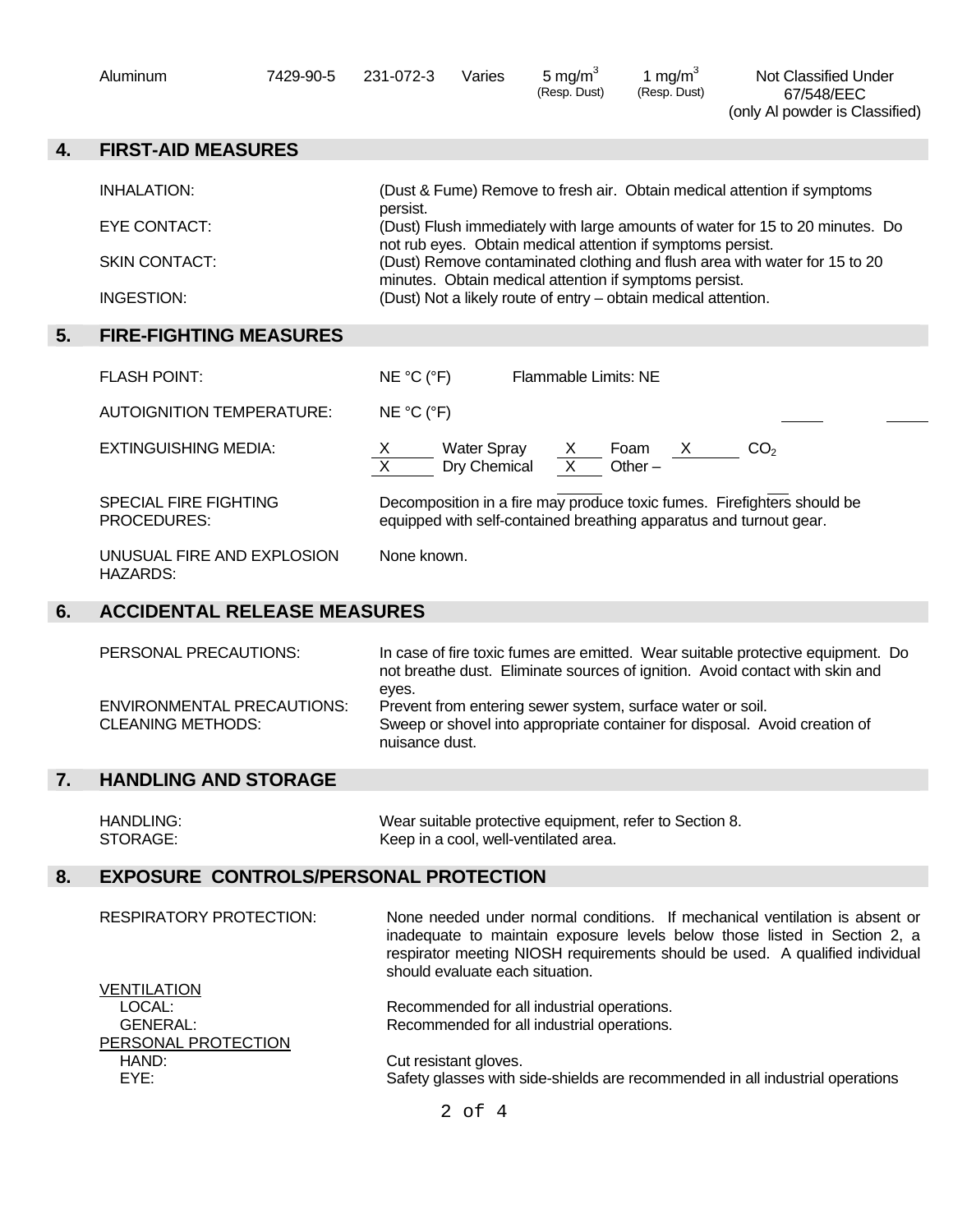SKIN:<br>
OTHER: Safety shower/e Safety shower/eyewash in the area. Do not smoke or keep smoking materials in areas where material is machined or excessive dusting occurs. Wash thoroughly before eating or smoking.

# **9. PHYSICAL AND CHEMICAL PROPERTIES**

| APPEARANCE:                   | Gray or White board Clad with Copper, Aluminum, or Brass |
|-------------------------------|----------------------------------------------------------|
| ODOR:                         | None                                                     |
| PHYSICAL STATE:               | Solid                                                    |
| <b>BOILING POINT:</b>         | NA °C (°F)                                               |
| <b>MELTING POINT:</b>         | NE °C (°F)                                               |
| <b>FREEZING POINT:</b>        | NA °C (°F)                                               |
| <b>FLASH POINT:</b>           | NE °C (°F)                                               |
| WATER SOLUBILITY:             | NE.                                                      |
| VAPOR DENSITY:                | NA.                                                      |
| <b>VAPOR PRESSURE:</b>        | NA.                                                      |
| SPECIFIC GRAVITY:             | NE (Water $= 1$ )                                        |
| <b>PARTITION COEFFICIENT:</b> | <b>NA</b>                                                |
| <b>EVAPORATION RATE:</b>      | <b>NA</b>                                                |
| RELATIVE DENSITY:             | <b>NA</b>                                                |
| VISCOSITY:                    | <b>NA</b>                                                |
| AUTO-IGNITION TEMPERATURE:    | NE °C (°F)                                               |
| DECOMPOSITION TEMPERATURE:    | NE °C (°F)                                               |
| PH:                           | NА                                                       |
| FLAMMABILITY:                 | <b>NE</b>                                                |

#### **10. STABILITY AND REACTIVITY**

| <b>STABILITY</b>               | Stable                                                                                                                                                                                     |  |  |
|--------------------------------|--------------------------------------------------------------------------------------------------------------------------------------------------------------------------------------------|--|--|
| <b>CONDITIONS TO AVOID:</b>    | PTFE begins to decompose very slowly above 500°F. Decomposition<br>increases rapidly above 750°F and processing at these temperatures for<br>prolonged periods of time is not recommended. |  |  |
| <b>MATERIALS TO AVOID:</b>     | ΝE                                                                                                                                                                                         |  |  |
| HAZARDOUS POLYMERIZATION:      | Does not occur                                                                                                                                                                             |  |  |
| <b>HAZARDOUS DECOMPOSITION</b> | Tetrafluoroethylene<br>(above $800^{\circ}$ F)                                                                                                                                             |  |  |
| <b>PRODUCTS:</b>               | Hexafluoropropylene<br>(above 825°F)                                                                                                                                                       |  |  |
|                                | Perfluoroisobutylene<br>(above 885°F)                                                                                                                                                      |  |  |
|                                | Carbonyl Fluoride<br>(above $930^{\circ}$ F)                                                                                                                                               |  |  |

#### **11. TOXICOLOGICAL INFORMATION**

 CARCINOGENIC STATUS: IARC has listed Microfiber Glass as Group 2B (possibly carcinogenic to humans).

#### **12. ECOLOGICAL INFORMATION**

ECOTOXICITY: NE

# **13. DISPOSAL CONSIDERATION**

PHYSICAL/CHEMICAL PROPERTIES AFFECTING DISPOSAL:

ENVIRONMENTAL TOXICITY DATA: NE<br>WASTE DISPOSAL METHOD: Dis

Dispose of in accordance with applicable federal, state, provincial, and local laws and regulations.